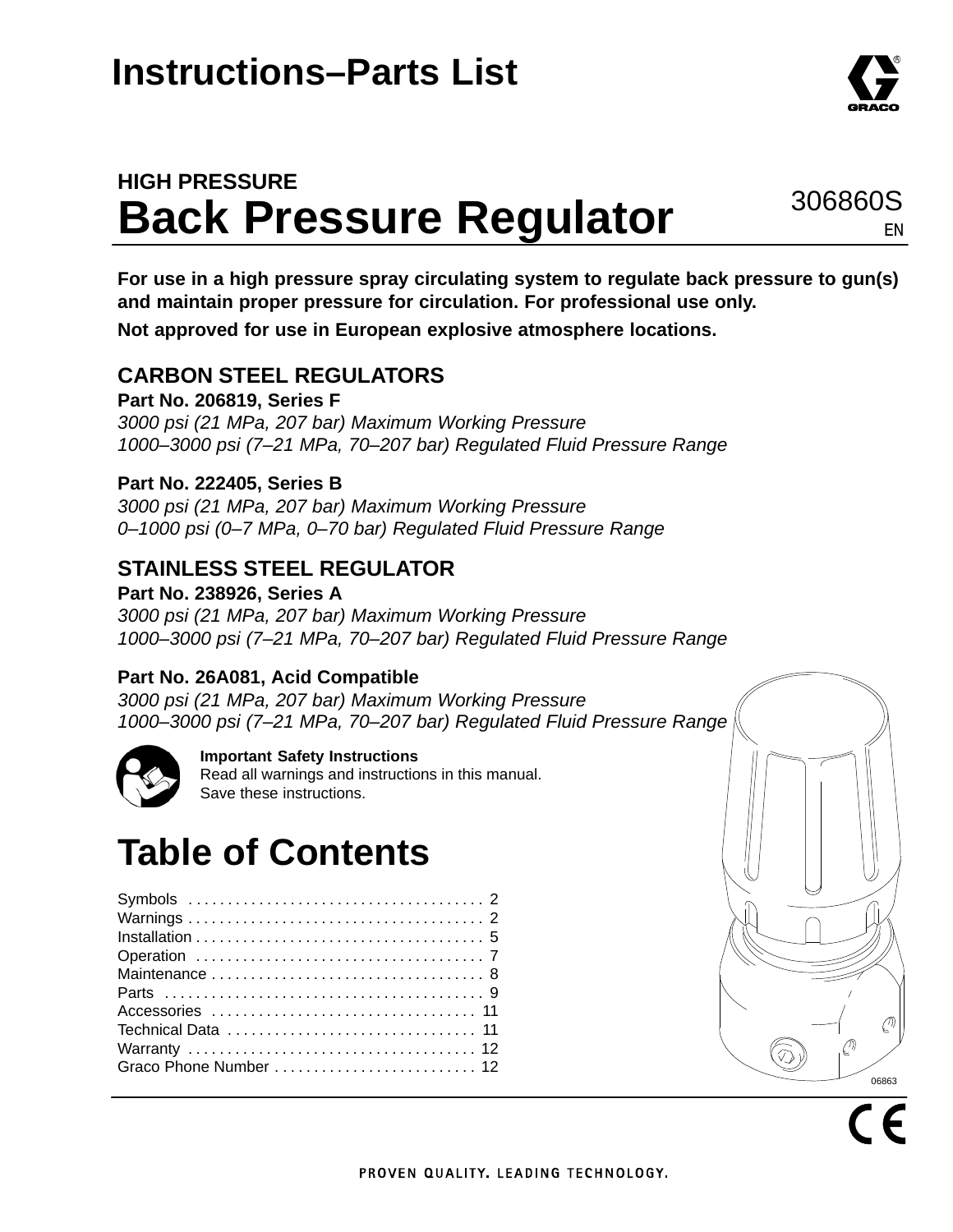# **Symbols**

### **Warning Symbol**

### **WARNING**

This symbol alerts you to the possibility of serious injury or death if you do not follow the instructions.

### **Caution Symbol**

## **CAUTION**

This symbol alerts you to the possibility of damage to or destruction of equipment if you do not follow the instructions.

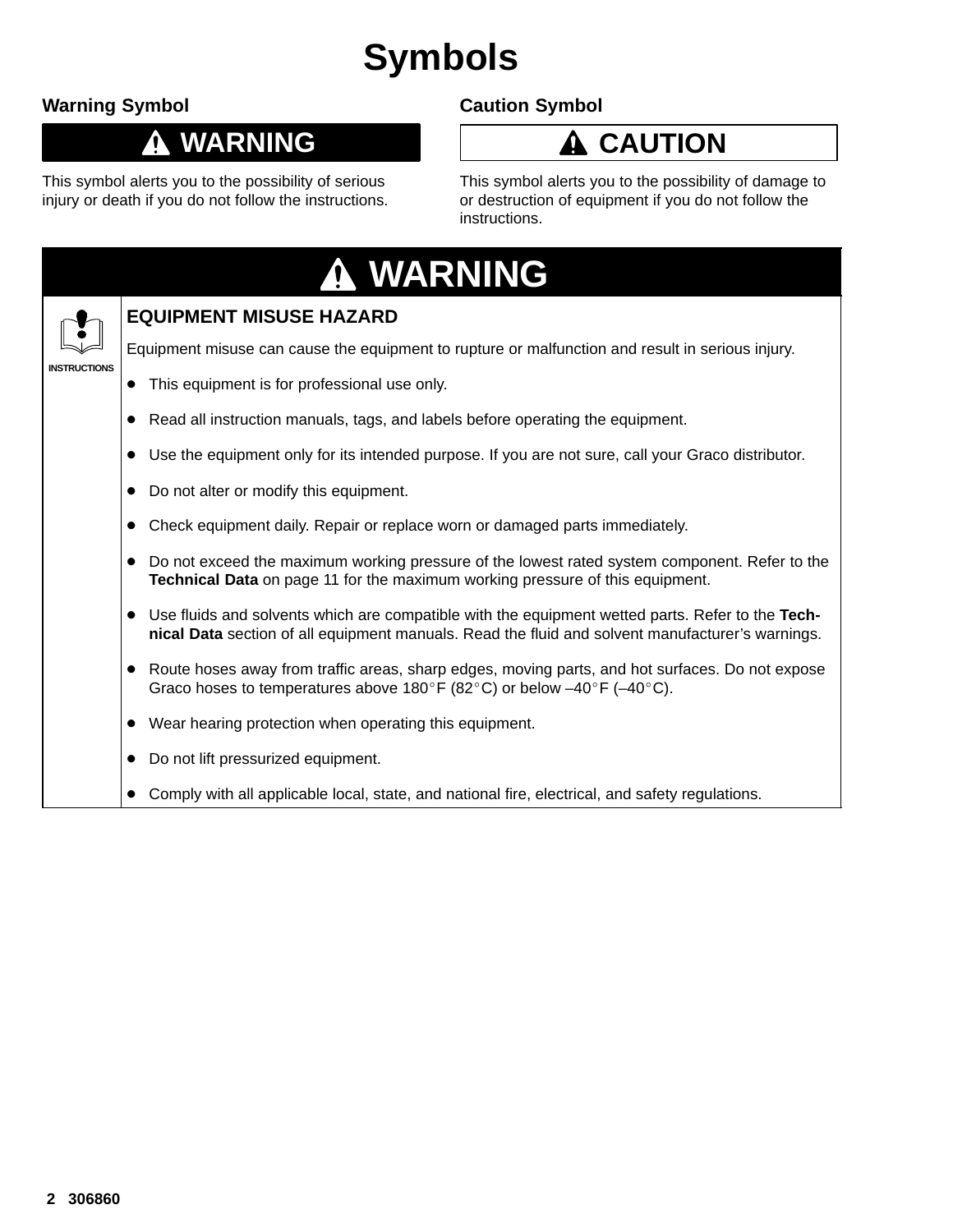# **WARNING**

### **INJECTION HAZARD**

Spray from the gun, leaks or ruptured components can inject fluid into your body and cause extremely serious injury, including the need for amputation. Fluid splashed in the eyes or on the skin can also cause serious injury.

- - Fluid injected into the skin might look like just a cut, but it is a serious injury. **Get immediate medical attention.**
- Do not stop or deflect leaks with your hand, body, glove or rag.
- -Keep your hands away from the end of the drain valve when opening it.
- Lock the gun trigger safety when you stop spraying.
- Follow the **Pressure Relief Procedure** on page 7 if the spray tip clogs and before cleaning, checking or servicing the equipment.
- Follow the **Pressure Relief Procedure** on page 7 before removing the regulator's adjusting knob.
- $\bullet$ Do not pressurize the system when the back pressure regulator's adjusting knob is removed.
- $\bullet$ Tighten all fluid connections before operating the equipment.
- Check the hoses, tubes, and couplings daily. Replace worn or damaged parts immediately. Do not repair high pressure couplings; you must replace the entire hose.
- Use only Graco approved hoses. Do not remove the spring guard that is used to help protect the hose from rupture caused by kinks or bends near the couplings.

### **TOXIC FLUID HAZARD**

Hazardous fluid or toxic fumes can cause serious injury or death if splashed in the eyes or on the skin, inhaled, or swallowed.

- Know the specific hazards of the fluid you are using.
- Store hazardous fluid in an approved container. Dispose of hazardous fluid according to all local, state and national guidelines.
- Always wear protective eyewear, gloves, clothing and respirator as recommended by the fluid and solvent manufacturer.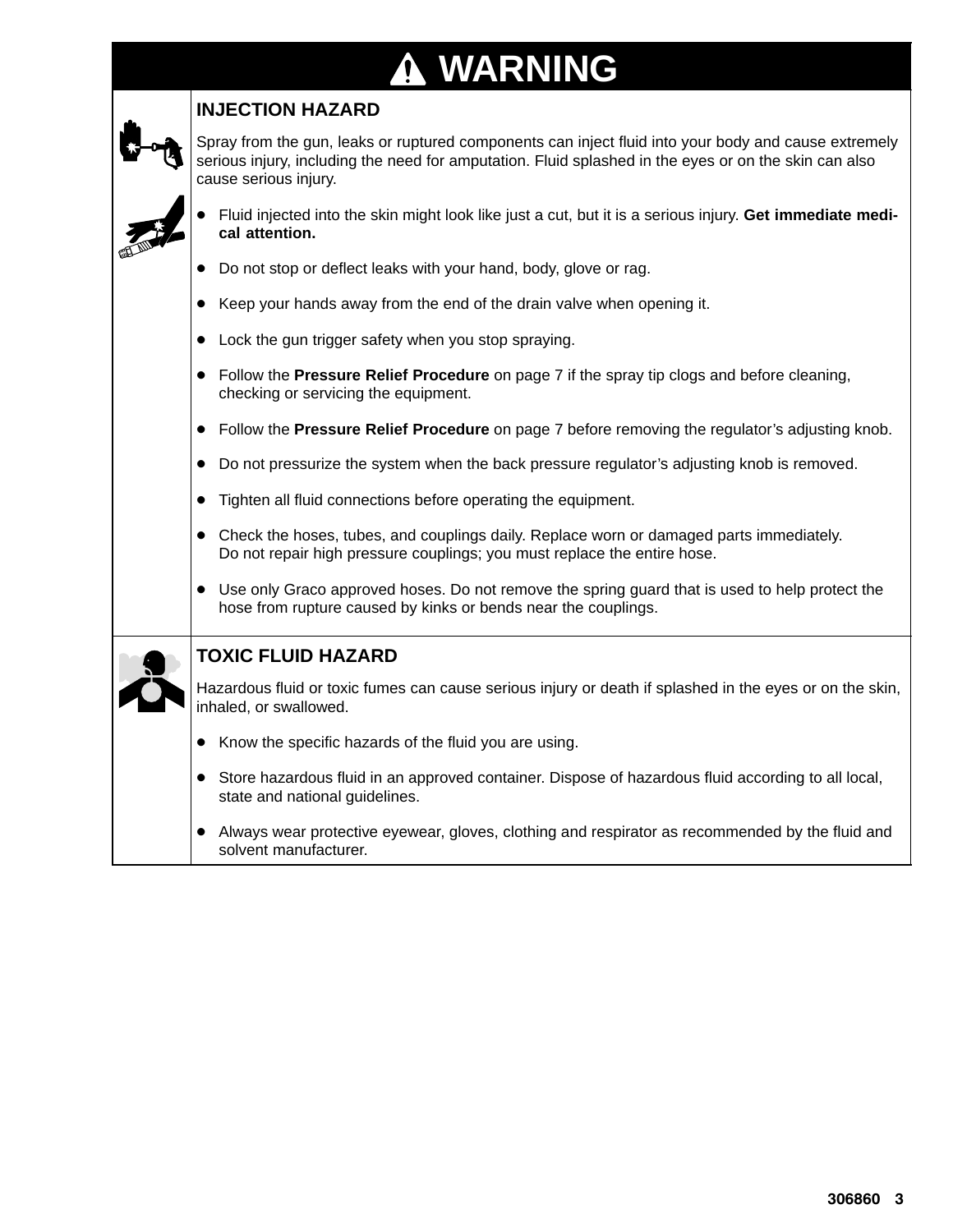### **Important Acid Catalyst Information**

Regulator model 26A081 is designed for acid catalyst ("acid") currently used in two–component, wood finishing materials. Current acids in use (with pH levels as low as 1) are more corrosive than earlier acids. More corrosion– resistant wetted materials of construction are required, and must be used without substitution, to withstand the increased corrosive properties of these acids.



### **Moisture Sensitivity of Acid Catalysts**

Acid catalysts can be sensitive to atmospheric moisture and other contaminants.

#### **Notice**

Acid build–up will damage the seals and reduce the performance and life of the regulator. To prevent exposing acid to moisture:

- Always use a sealed container with a desiccant dryer in the vent, or a nitrogen atmosphere. Never store acids in an open container.
- Use only moisture–proof hoses compatible with acids.
- -Always lubricate threaded parts with an appropriate lubricant when reassembling.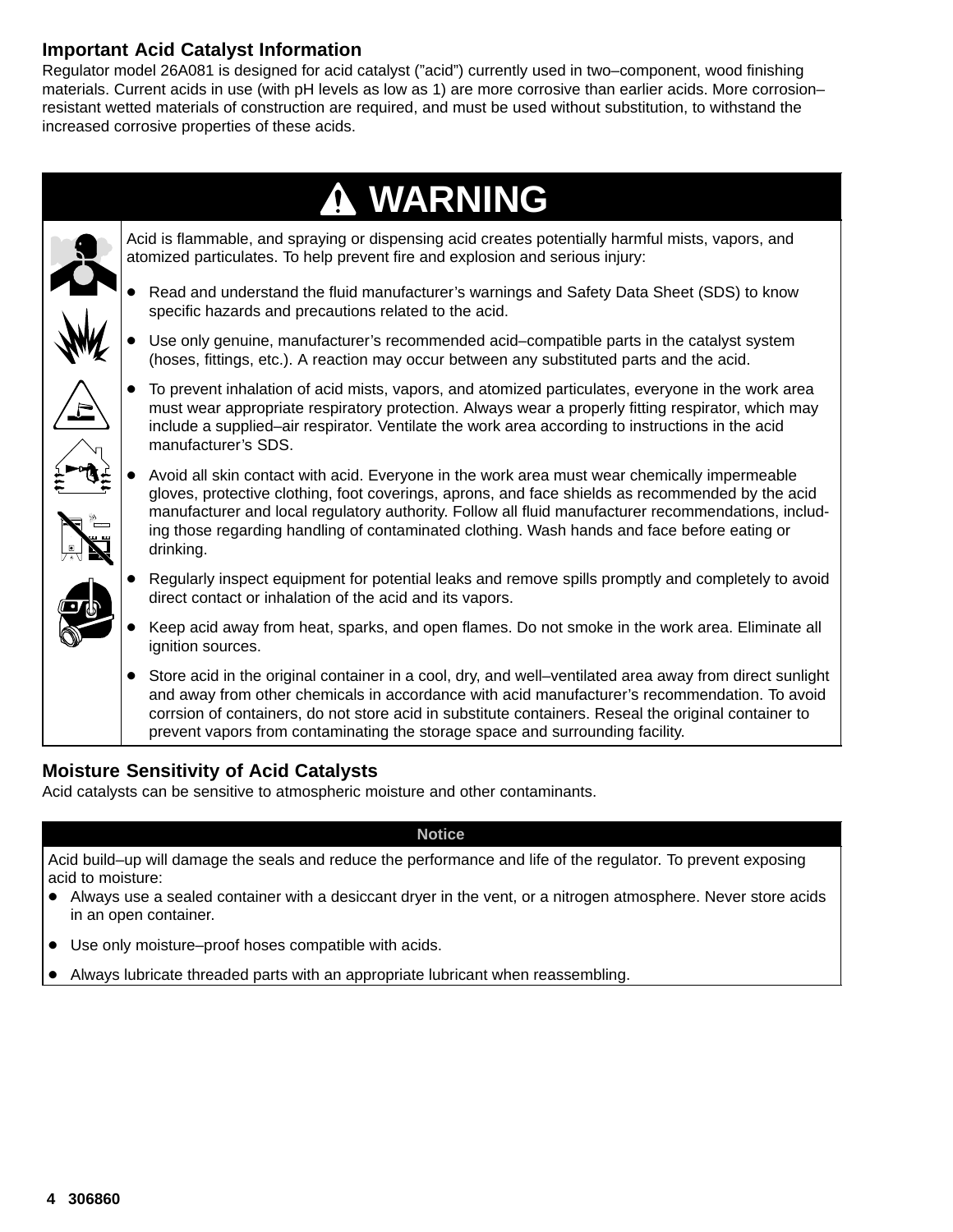# **Installation**

The Typical Installations shown in Figs. 1 and 2 are only guides in designing a system. For assistance in designing a system to meet your needs, contact your Graco distributor.

### **Installing the Back Pressure Regulator**

- 1. Install the back pressure regulator (A) in the spray gun return line (D). See Figs. 1 and 2.
- 2. Connect fluid lines to the 1/4 npt(f) inlet and outlets of choice. Make sure the fluid flow agrees with the IN and OUT markings on the regulator housing.
- 3. Install the accessory gauge, if used, in the optional inlet.
- 4. If more than one spray station is used, install a back pressure regulator (A) in the circulating line (H) after the last spray station to maintain proper system pressures. Refer to Fig. 2, for multiple circulating spray stations.

**NOTE:** The two 1/4–20 tapped mounting holes on the side of the regulator housing are for mounting the regulator when flexible fluid lines are used.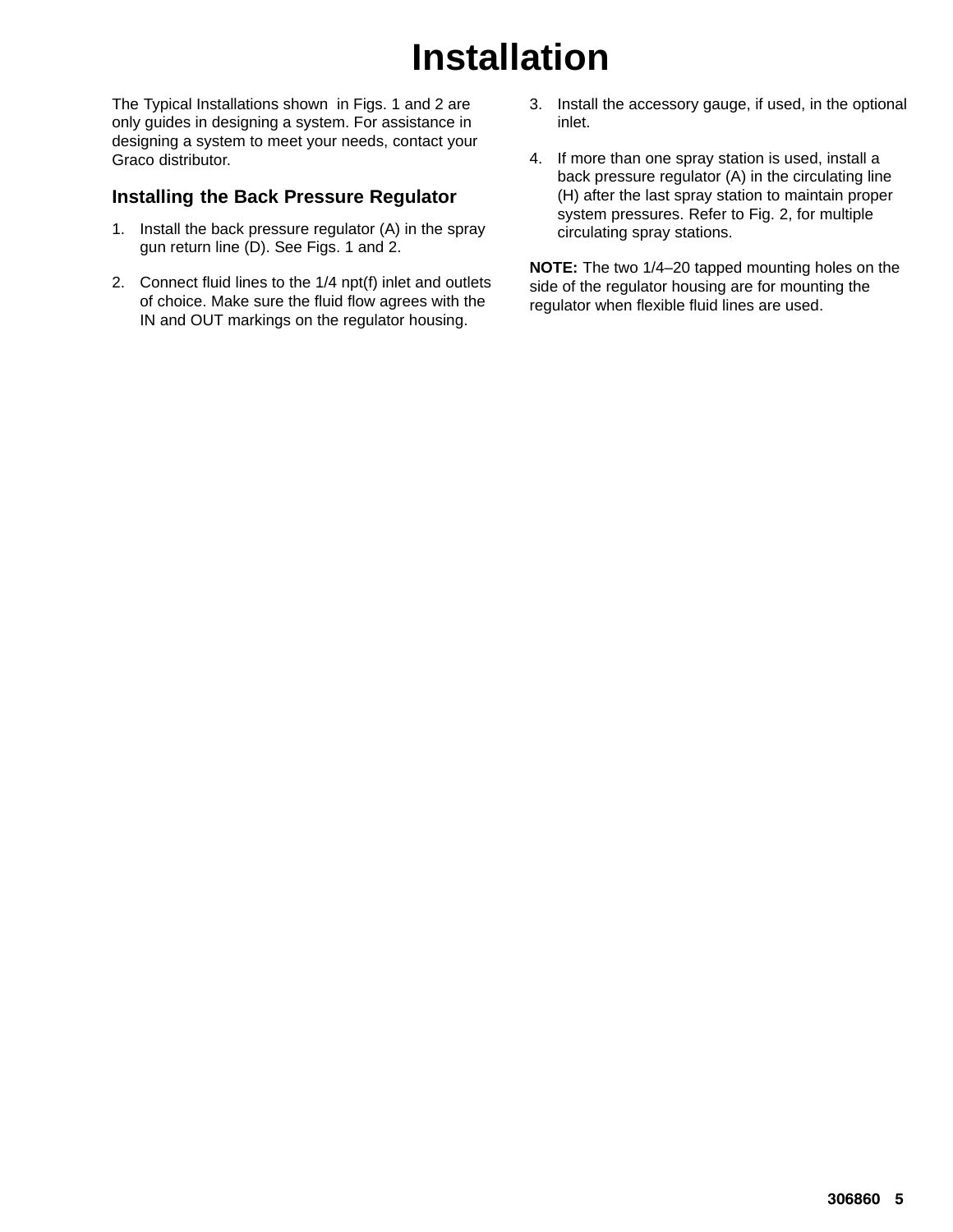## **Installation**



06865

#### **KEY**

- A Back Pressure Regulator<br>B Air Filter/Regulator
- B Air Filter/Regulator<br>C Fluid Supply Line
- 
- C Fluid Supply Line<br>D Fluid Return Line Fluid Return Line
- 
- E Fluid Regulator<br>F Air-Assisted Air
- 
- 

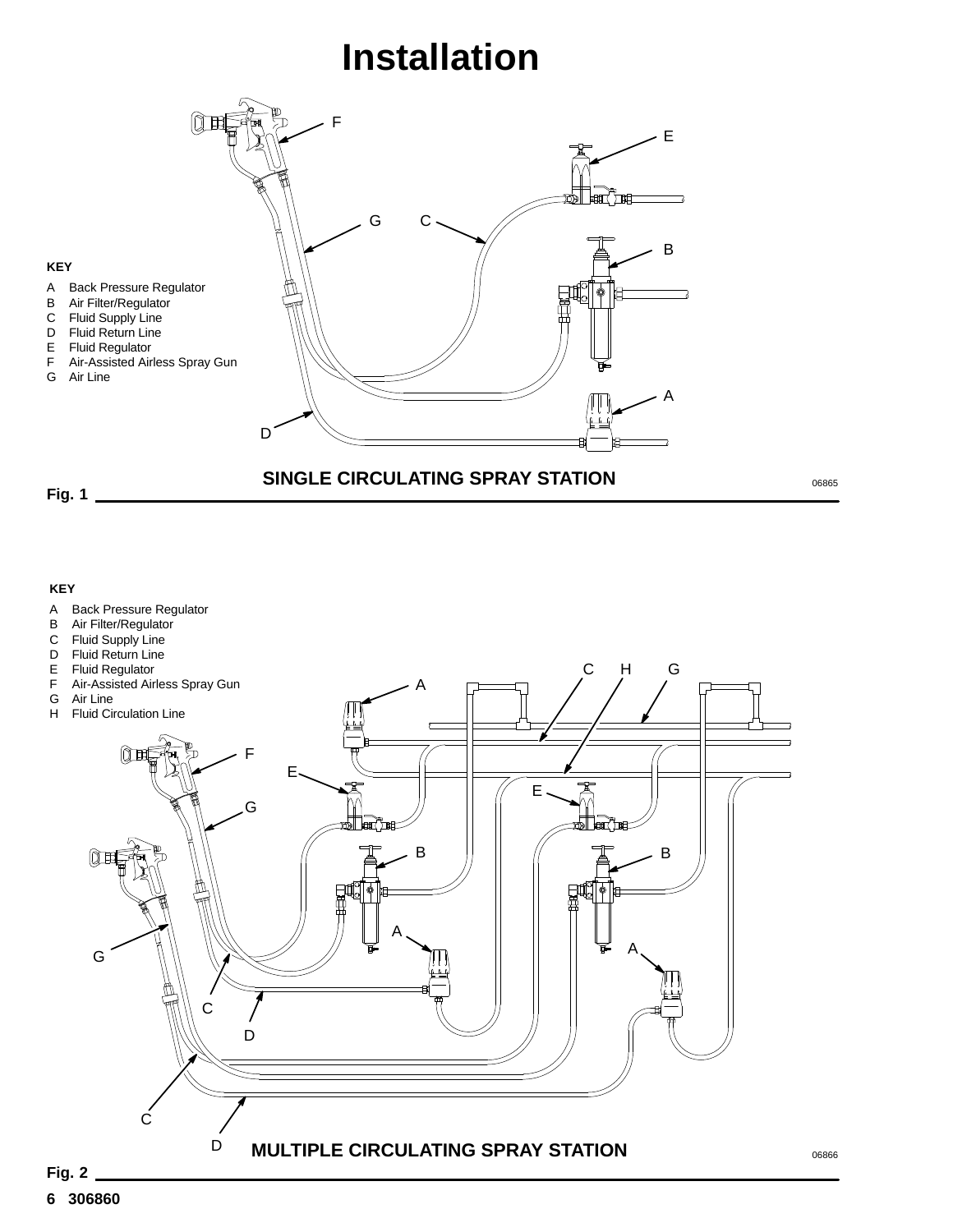# **Operation**

### **Pressure Relief Procedure**

## **WARNING**



The system pressure must be manually relieved to prevent the system from starting or spraying accidentally. Fluid under high pressure can be injected through the skin and cause serious injury. To reduce the risk of an injury from injection, splashing fluid, or moving parts, follow the **Pressure Relief Procedure** whenever you:

- are instructed to relieve the pressure,
- stop spraying,
- check or service any of the system equipment,
- or install or clean the spray tip.
- 1. Lock the gun trigger safety.
- 2. Close the bleed-type master air valve (required in your system).
- 3. Unlock the gun trigger safety.
- 4. Hold a metal part of the gun firmly to the side of a grounded metal pail, and trigger the gun to relieve pressure.
- 5. Lock the gun trigger safety.
- 6. Open the drain valve (required in your system), having a container ready to catch the drainage.
- 7. Leave the drain valve open until you are ready to spray again.

*If you suspect that the spray tip or hose is completely clogged, or that pressure has not been fully relieved after following the steps above, very slowly* loosen the tip guard retaining nut or hose end coupling and relieve pressure gradually, then loosen completely. Now clear the tip or hose.

### **Adjusting the Regulator**

The back pressure regulator controls pressure ahead of the regulator intake.

*To adjust the regulator,* first, back the adjusting knob out until there is no spring pressure. Then, turn the knob *clockwise* to increase pressure.

Adjust the pump air pressure and the back pressure regulator for the best spraying combination and proper circulation of fluid.

Record the regulator and air pressure settings for future reference. The regulator cylinder has exterior markings (set points 1 to 8) for repeat settings.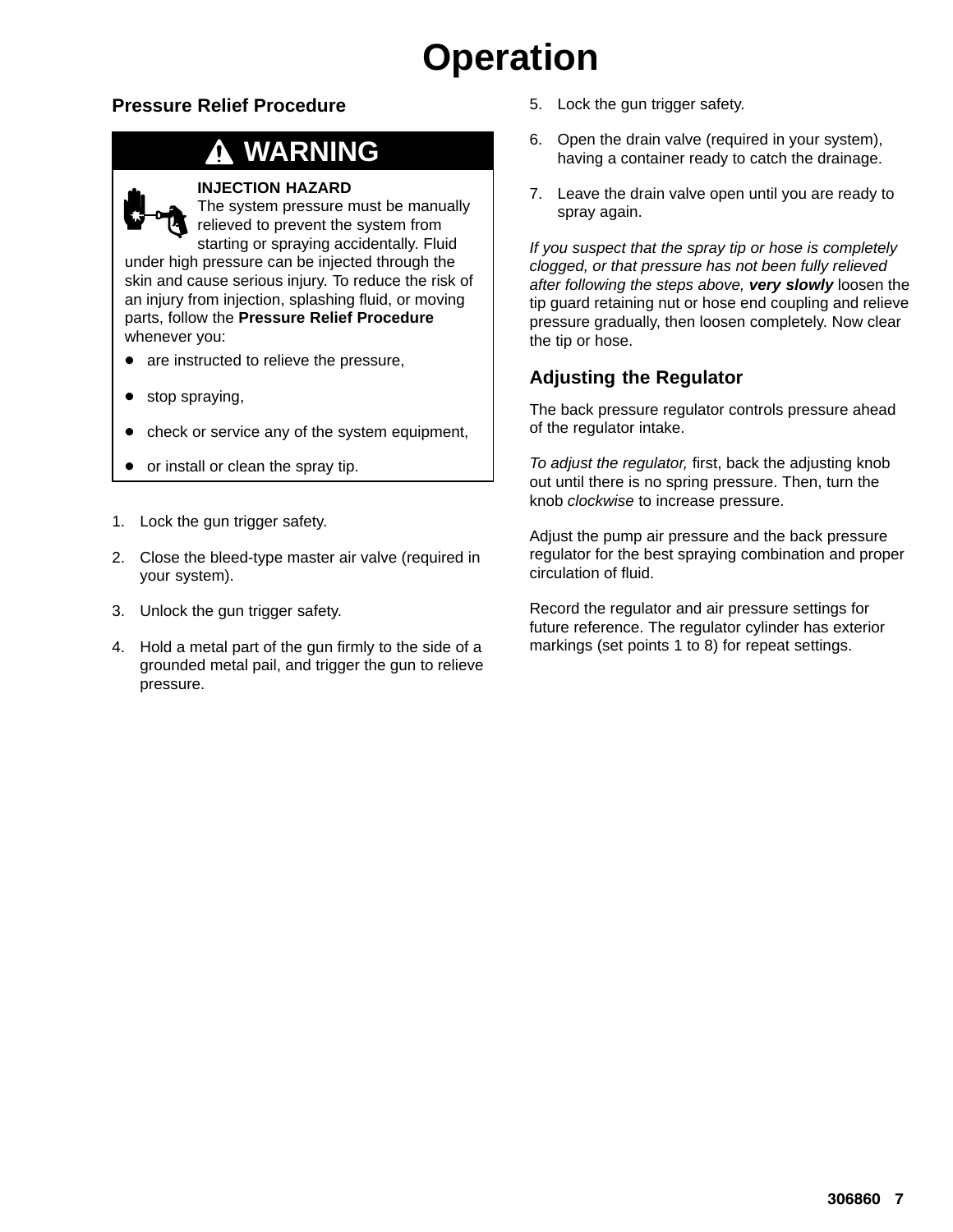## **Maintenance**

### **WARNING**

#### **COMPONENT RUPTURE HAZARD**

To reduce the risk of serious bodily injury, including fluid injection or splashing in the eyes or on the skin, *always* follow

the **Pressure Relief Procedure** on page 7 before adjusting, cleaning, repairing, or removing the regulator from the system.

*Never* pressurize the system with the back pressure regulator adjusting knob removed.

*Never* completely remove the adjusting knob when system pressure is present.

### **Flushing**

**All The Line of The Line of The Line of The Line of The Line of The Line of The Line of The Line of The Line o** 

Flush the regulator whenever the rest of the system is flushed. Before flushing, open the regulator by turning the adjusting knob *counterclockwise* until the spring tension is relieved.

**NOTE:** Do not allow paint or solvent to set in the system for a long time. Fluid could dry on the piston, causing leakage at the piston packing. If leakage occurs, disassemble and clean the regulator.

### **Cleaning**

Regular cleaning and inspection, and lubrication of the regulator are necessary to keep the regulator working properly.

- 1. Open the regulator and follow the **Pressure Relief Procedure** on page 7.
- 2. Remove the back pressure regulator from the system.
- 3. Disassemble the regulator, referring to the parts drawing on page 9. Clean and inspect all parts.

### **CAUTION**

Use special care when handling the hard carbide portions of the piston (13) and seat (12). Damage will cause poor operation and leakage.

### **Repairing**

Reference numbers marked with an asterisk (for example, 3\*) are included in the repair kits, which may be purchased separately. For Models 206819 and 222405, order Repair Kit 220135. For Model 238926, order Repair Kit 239000. For Model 26A081, order Repair Kit 17M564. See page 9.

- 1. Lubricate the piston packing (9\*), piston (13\*), and spring locater (10) with lithium base grease.
- 2. Place the washer (6) over the pointed end of the piston (13\*).
- 3. Place the packing (9\*), with its lips facing down, over the pointed end of the piston (13\*) and against the washer (6).
- 4. Insert the piston (13\*) into the bottom of the cylinder (4) and gently work it into place.
- 5. Reassemble the remaining parts in reverse order of disassembly. Make sure the gasket (3\*) and o-ring (7\*) are in place. Torque the regulator seat (12\*) into the housing (5) to 175 to 200 in-lb (20 to  $22$  N $\cdot$ m). Over-tightening could break off the hex portion of the seat.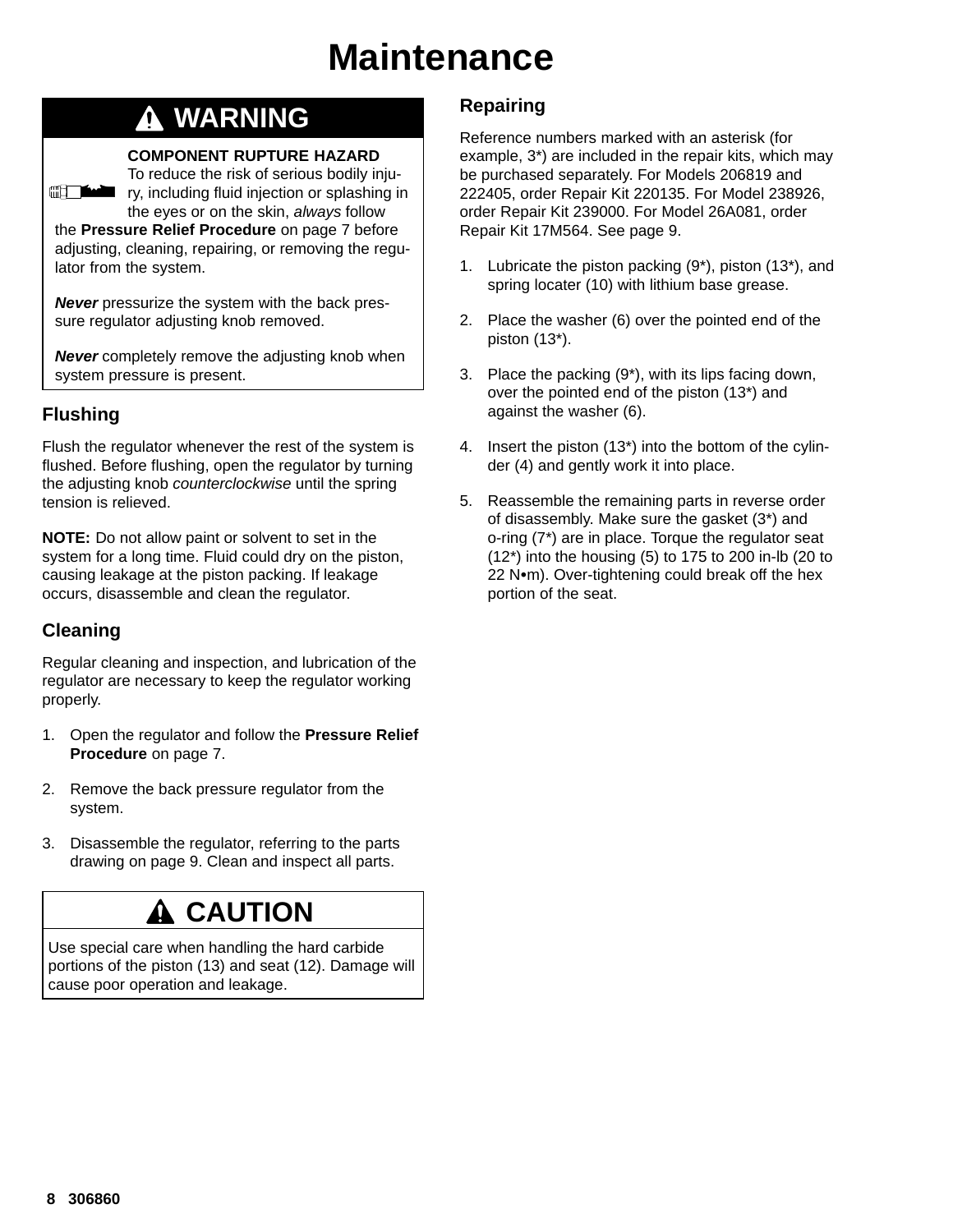## **Parts**



 $/_{2}$ 

Torque to 175 to 200 in-lb (20 to 22  $N$ •m).

11

8

10

4

Model and Series stamped on bottom.  $\sqrt{3}$ 

### **Model 206819, Series F Model 222405, Series B**

| Ref<br>No.      | Part No.       | <b>Description</b>                     | Qty      |
|-----------------|----------------|----------------------------------------|----------|
| $1***$          | 100721         | <u>PLUG, pipe; hex socket; 1/4 npt</u> | <u>2</u> |
| $\overline{2}$  | 101954         | RING, int. ret.; 0.75 in. (19 mm)      |          |
|                 |                | housing dia.; cadmium plated           | 1        |
| $3^*$           | 150670         | GASKET, copper                         | 1        |
| $\overline{4}$  | 166982         | <b>CYLINDER, regulator</b>             | 1        |
| $5\overline{)}$ | 177124         | <b>HOUSING, regulator</b>              | 1        |
| 6               | 171885         | WASHER, back-up; acetal                |          |
|                 |                | homopolymer                            | 1        |
| $7^*$           | 166985         | o-ring: PTFE                           | 1        |
| 8               | 166986         | SPRING, helical compression;           |          |
|                 |                | yellow color-coded                     |          |
|                 |                | (Model 206819 only)                    | 1        |
|                 | 501511         | SPRING, helical compression;           |          |
|                 |                | blue color-coded                       |          |
|                 |                | <u>(Model 222405 only)</u>             |          |
| 9*              | 111796         | PACKING, "U" type; PTFE                |          |
| 10              | 166988         | LOCATOR, spring                        | 1        |
| 11              | 167443         | KNOB, adjusting                        | 1        |
| $12*$           | <u> 204523</u> | <b>SEAT, regulator</b>                 | 1        |
| $13*$           | 238932         | PISTON, regulator                      | 1        |

*\* These parts are included in Repair Kit 220135, which may be purchased separately.*

- *\*\* These parts are included in Repair Kit 239000 (Model 238926) and Repair Kit 17M564 (Model 26A081), which may be purchased separately.*
- *\*\*\* Plugs are shipped loose and must be installed in unused ports. Apply anaerobic pipe sealant prior to installation.*



O S

06864

 $12^{\ast}/2$ 

13\*

2 6  $9^*/\sqrt{1}$ 

3\* 7\*

 $5/3$ 

| Ref<br>No.    | Part No.       | <b>Description</b>                | Qty |
|---------------|----------------|-----------------------------------|-----|
|               | 101970         | PLUG, pipe; hex socket; 1/4 npt   | 2   |
| $\frac{1}{2}$ | 113751         | RING, int. ret.; 0.75 in. (19 mm) |     |
|               |                | housing dia.: stainless steel     | 1   |
| $3**$         |                | GASKET; acetal homopolymer        | 1   |
|               | 189817         | (Model 238926 only)               |     |
|               | 17K950         | (Model 26A081 only)               |     |
| $\frac{4}{5}$ | 191840         | <b>CYLINDER, regulator</b>        | 1   |
|               |                | HOUSING, regulator                | 1   |
|               | 191841         | (Model 238926 only)               |     |
|               | 17K951         | (Model 26A081 only)               |     |
| 6             |                | WASHER, back-up; acetal           |     |
|               |                | homopolymer                       | 1   |
|               | 171885         | (Model 238926 only)               |     |
|               | 121169         | (Model 26A081 only)               |     |
| $7^{**}$      | 166985         | O-RING: PTFE                      | 1   |
| 8             |                | SPRING, helical compression;      |     |
|               |                | yellow color-coded                | 1   |
|               | 166986         | (Model 238926 only)               |     |
|               | <u>501511</u>  | (Model 26A081 only)               |     |
| $9***$        | 111796         | PACKING, "U" type; PTFE           | 1   |
| 10            | <u> 166988</u> | LOCATOR, spring                   | 1   |
| 11            | 167443         | KNOB, adjusting                   | 1   |
| $12***$       |                | SEAT, regulator                   | 1   |
|               | 238933         | (Model 238926 only)               |     |
|               | 17K953         | (Model 26A081 only)               |     |
| $13**$        |                | PISTON, regulator                 | 1   |
|               | 238932         | (Model 238926 only)               |     |
|               | 26A082         | (Model 26A081 only)               |     |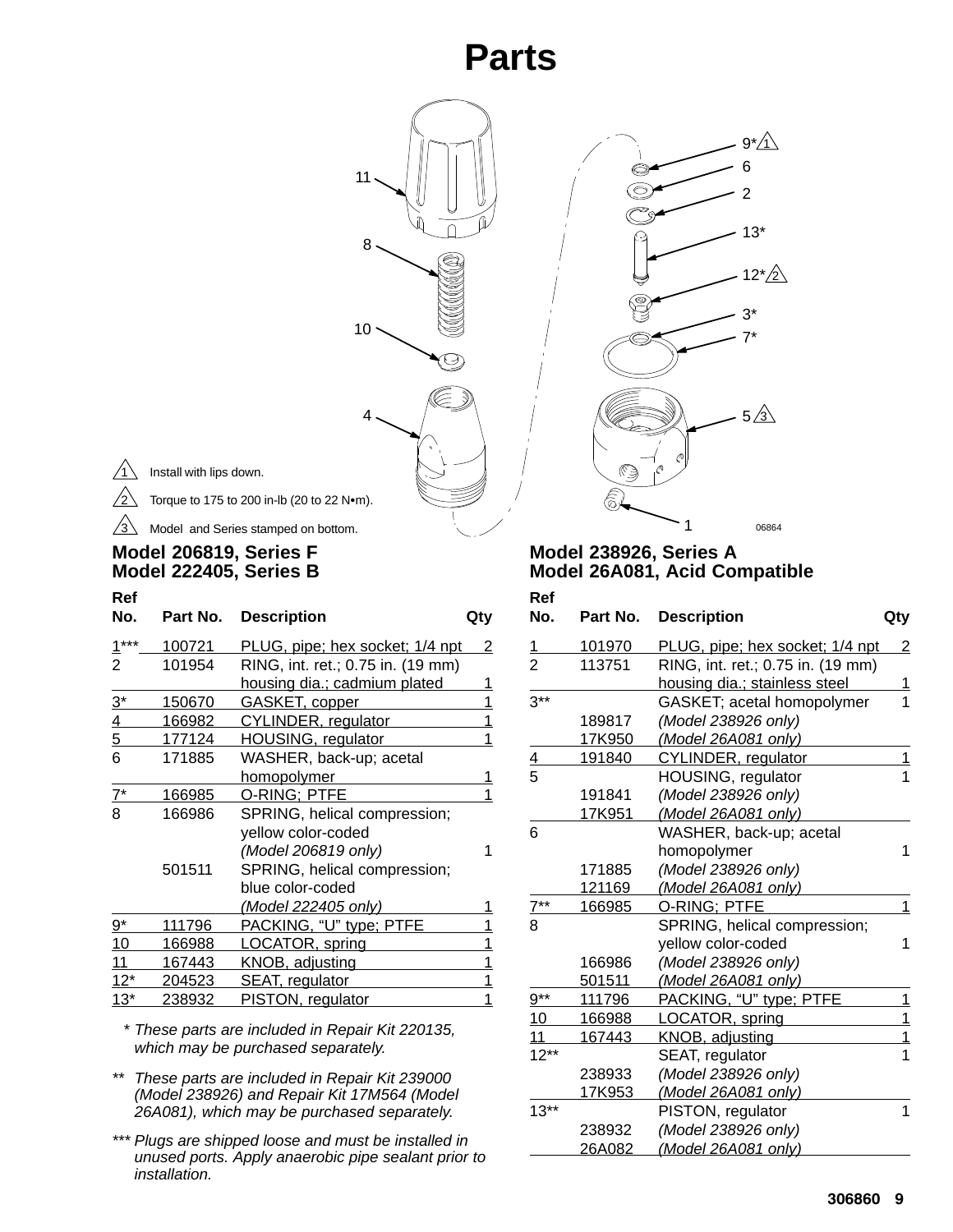| <b>Notes</b>             |
|--------------------------|
|                          |
|                          |
|                          |
|                          |
|                          |
|                          |
|                          |
|                          |
|                          |
|                          |
|                          |
|                          |
|                          |
| -                        |
|                          |
| —                        |
|                          |
| $\overline{\phantom{0}}$ |
|                          |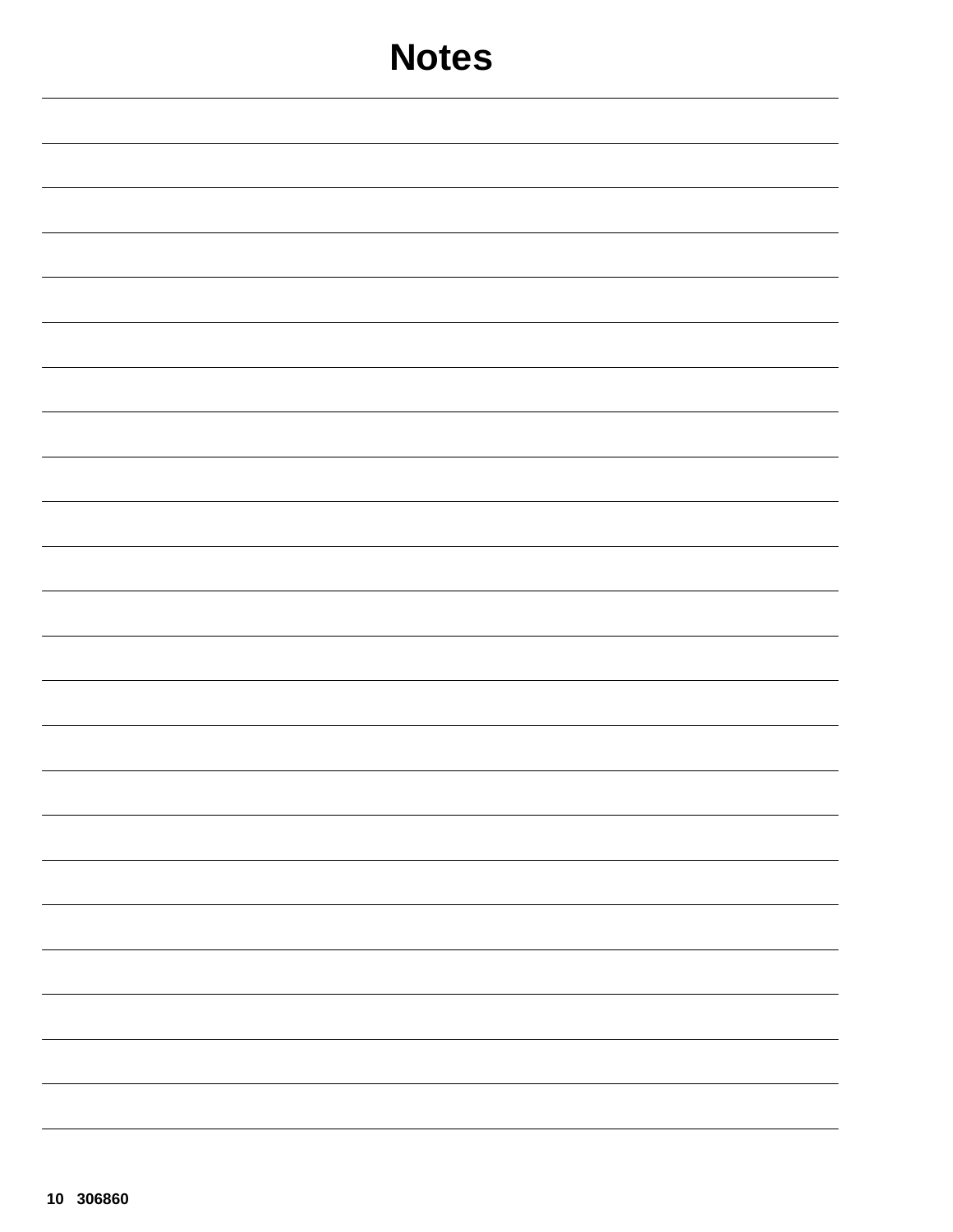## **Accessories**

*Use Only Genuine Graco Parts and Accessories*

### **Fluid Pressure Gauges**

Attaches to optional regulator outlet. 2 in. (51 mm) dial.

- **102397** 0–3000 psi (0–21 MPa, 0–207 bar MPa) 1/4 npt(m) center back fitting
- **101696** 0–1000 psi (0–7 MPa, 0–70 bar) 1/4 npt(m) bottom fitting
- **17L706** 316 sst 0–3000 psi (0–20 MPa, 0–200 bar) 1/4 npt(m) bottom fitting

### **UHMW Polyethylene U-Type Packing 108317 (included in Repair Kit 220135)**

Use instead of 111796 (ref. no. 9), with abrasive fluids.

### **Compression Springs**

- **501510** Converts both models to 1000–2000 psi (7–21 MPa, 70–138 bar) range. Red color-coded.
- **501511** Standard on Model 222405. Converts Model 206819 to 0–1000 psi (0–7 MPa, 0–70 bar) range. Blue color-coded.
- **166986** Standard on Model 206819. Converts 222405 to 2000–3000 psi (14–21 MPa, 138–207 bar) range. Yellow color-coded.

**NOTE:** Spring 166986 (supplied with Model 206819) is recommended for 2000–3000 psi (14–21 MPa, 138–207 bar).

| Category                                                                            | Data                                                                                                                                                                                                                                                                                     |
|-------------------------------------------------------------------------------------|------------------------------------------------------------------------------------------------------------------------------------------------------------------------------------------------------------------------------------------------------------------------------------------|
| Maximum Fluid Inlet Pressure                                                        | 3000 psi (21 MPa, 207 bar)                                                                                                                                                                                                                                                               |
| <b>Regulated Fluid Pressure Range</b>                                               | Models 206819 and 238926: 1000-3000 psi (7-21 MPa, 70-207 bar)<br>Model 222405: 0-1000 psi (0-7 MPa, 0-70 bar)                                                                                                                                                                           |
| Normal Factory Preset Range                                                         | Models 206819 and 238926: 2000–3000 psi (14–21 MPa, 138–207 bar)<br>Model 222405: 500-1000 psi (3.4-7 MPa, 34-70 bar)                                                                                                                                                                    |
| <b>Maximum Flow Rate</b>                                                            | 3.5 gpm (13.25 liters/min) with 70 centipoise fluid at $75^{\circ}$ F (23 $^{\circ}$ C)                                                                                                                                                                                                  |
| Fluid Inlet                                                                         | $1/4$ npt(f)                                                                                                                                                                                                                                                                             |
| Fluid Outlet (two)                                                                  | $1/4$ npt(f)                                                                                                                                                                                                                                                                             |
| <b>Wetted Parts</b>                                                                 | Models 206819 and 222405: Tungsten carbide, PTFE,<br>acetal homopolymer, cadmium and zinc-plated steel, stainless steel, and<br>chrome-plated stainless steel<br>Model 26A081: 316 sst 17-4 ph sst, PTFE<br>Model 238926: Stainless steel, Tungsten carbide, PTFE, acetal<br>homopolymer |
| Canadian Registration Number (CRN):<br>Alberta - 0C04874.52<br>Ontario - 0C4874.5R1 | Models 206819, 238926, and 222405                                                                                                                                                                                                                                                        |

## **Technical Data**